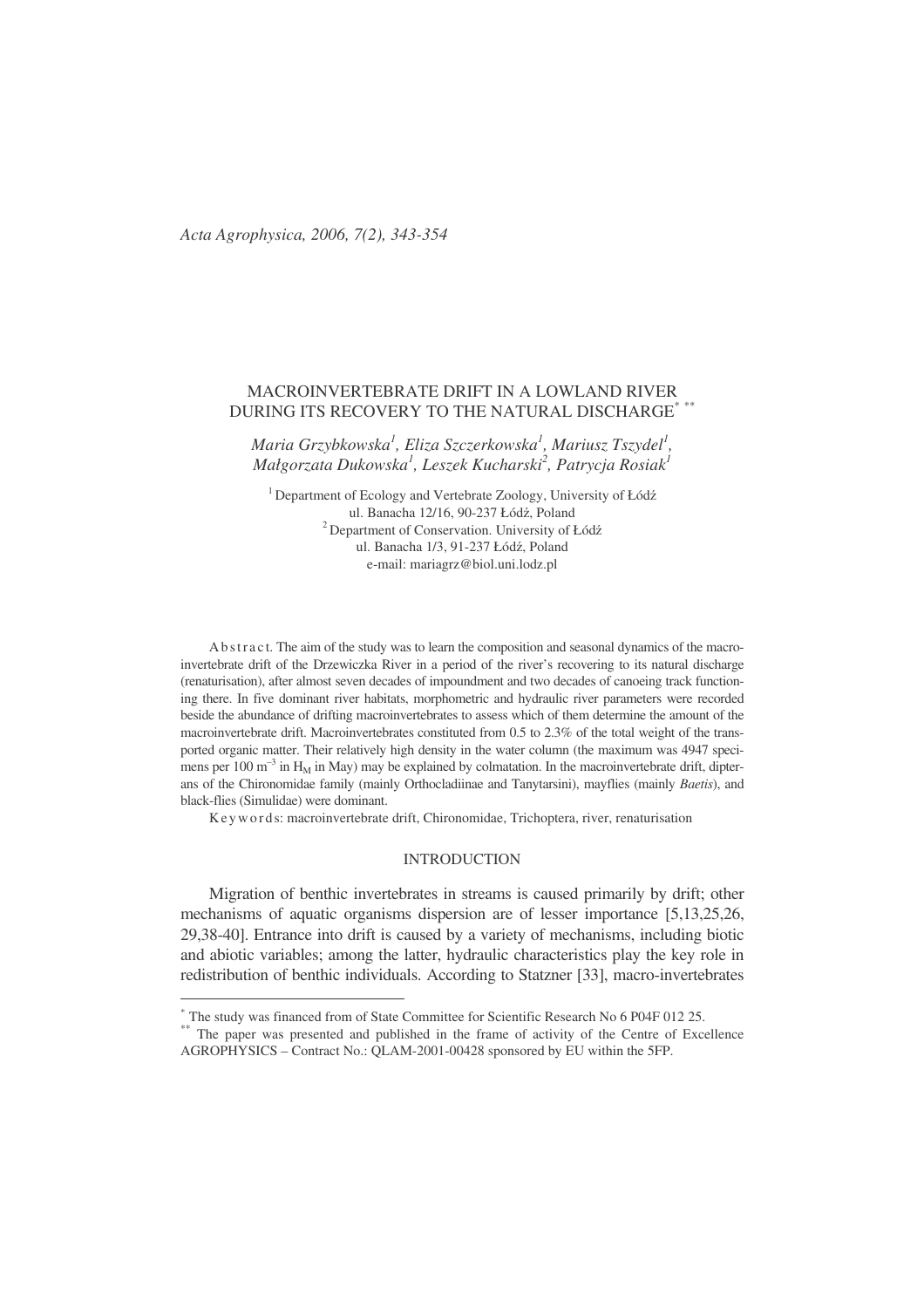emigrate if the near-bottom flow either decreases below the minimum or surpasses a maximum value; at the minimum value the drift entry of the animals is considered as an active process while at the maximum value as the erosion of animals similar to inorganic substrate.

Many streams worldwide are altered, mainly by changes in their discharge. However, some impounded rivers have recently returned to their natural discharge, for example owing to dam removal [10]. Nevertheless, this process may induce some additional effects, one of them being a step increase in sediment load to downstream reach. A similar effect may be achieved if a dam reservoir was emptied in order to perform its dredging. Such a mechanism was observed in the Drzewieckie Reservoir and in the lowland Drzewiczka River. Thus, the main objective of this study is to estimate the quality and quantity of macroinvertebrate drift in the lowland river which returned to its natural discharge after several decades of flow disturbance caused by damming and functioning of a wild-water slalom canoeing track (CT).

#### STUDY AREA

The lowland Drzewiczka River is a part of the Vistula River drainage basin. The Drzewiczka River arises at 248 m a.s.l., is 81.3 km long and empties into the Pilica River at 130 m a.s.l. Its catchments area is ca. 1,083 km<sup>2</sup> and the slope ranges from 2.7-2.5‰ in the upper reaches to 0.8-0.7‰ in the middle and lower course. The study area (20°29'14" E and 51°27'08" N) was established within a fourth order stream section, about 1.5 km downstream of the dam reservoir and directly downstream of canoeing track. This reservoir, called Lake Drzewieckie, has an area of 0.84 km<sup>2</sup>, and was constructed between 1932 and 1936, mainly in order to supply water to a metallurgical factory and for recreation. In 1980 a wild-water slalom canoeing track (W-WSCT, about 2 km long) of a mountainous character was built just below the dam reservoir. Due to these constructions the hydrological regime of the river downstream of the dam became very variable and decisively different from the natural one. Every day, over a two hour period, a large volume of water was released, mainly in the afternoon, to enable the training of canoeists [11,35]. But in February, 2002, when the dam reservoir was gradually being emptied before its dredging, the Drzewiczka River returned to its natural discharge; our investigations concern the early period of its renaturisation.

Five dominant habitats of the Drzewiczka reach were distributed along a 160 m reach; the habitat selection was determined by variables that have a great impact on the microdistribution of lotic macroinvertebrates, such as: current velocity, water depth, substratum composition, presence of macrophytes and food resources (BPOM, TPOM, periphyton). The following habitats were marked: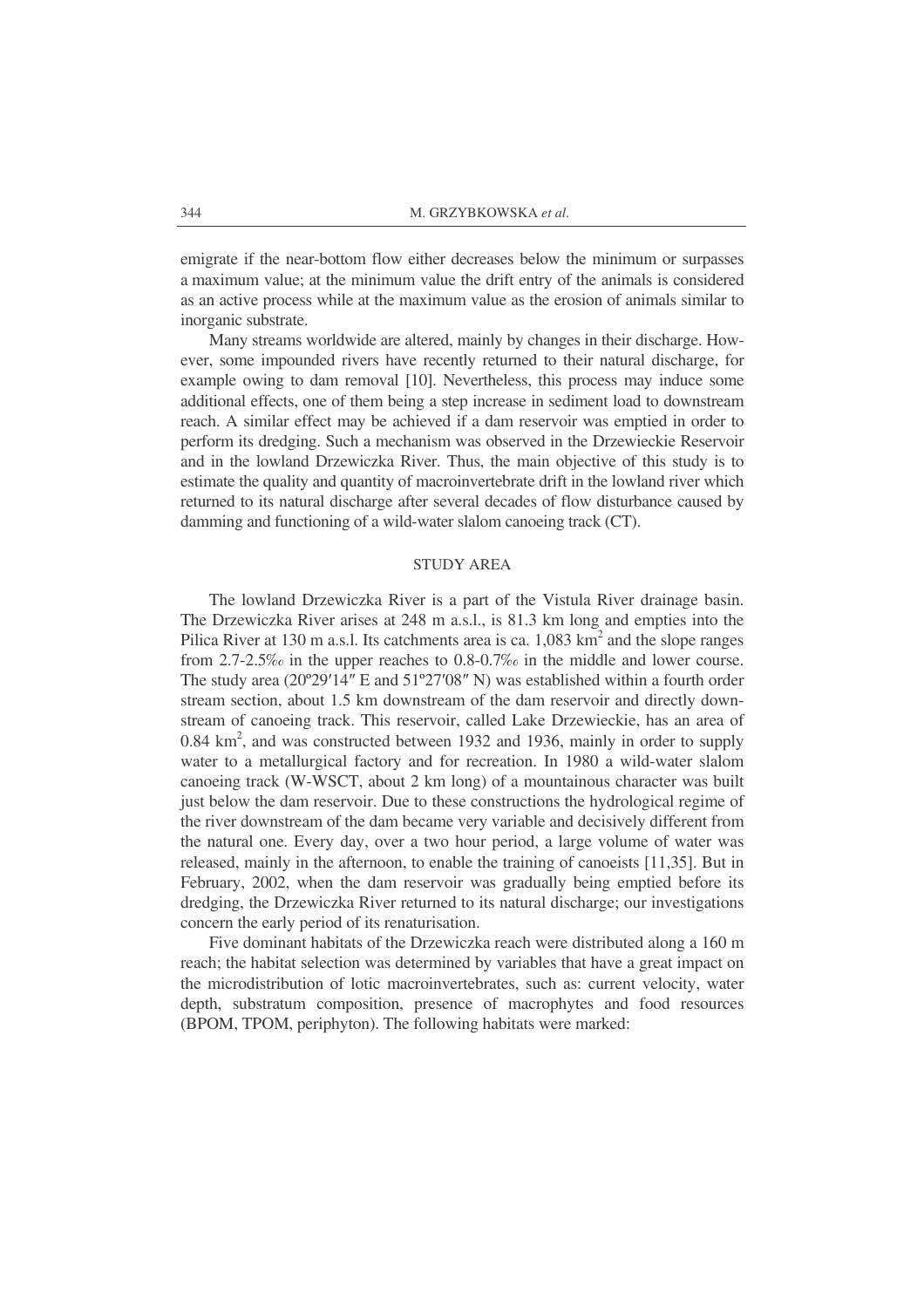- pool habitat  $(D_P)$
- stagnant habitat covered with emergent macrophytes where *Glyceria maxima* (Hartm.) Holmb. were dominant  $(D_s)$ ,
- macrophyte–dominated habitat at the investigated reach  $(D_M)$ ; vegetation cover included large patches of *Potamogeton lucens* L., *Potamogeton crispus* L. and small patches of *Potamogeton pectinatus* L.
- bank habitat  $(D_B)$
- riffle habitat  $(D_R)$ .

It is worth noting that the Drzewiczka River flows across agricultural land overgrown by numerous grasses, the riparian trees being mainly *Alnus glutinosa* (L.) Gaertn. and *Populus* sp. Further details of these habitats are given by Szczerkowska *et al*. [23], Tszydel *et al*. [36], Dukowska *et al*. [11].

# MATERIAL AND METHODS

Samples from each of the five habitats were collected in the Drzewiczka River monthly, in the morning, from November 2002 to October 2003, during the recovery of the river to the natural discharge. In order to estimate the amounts of both fine and coarse transported particulate organic matter (TFPOM and TCPOM) and number of drifting macroinvertebrates, three nets (mesh size  $400 \mu m$ ) 1.5 m in length were mounted on  $0.5 \times 0.7$  m frames; they were put into each habitat for ten minutes – see details in Grzybkowska [16]. In the laboratory, macroinvertebrates captured in the nets were sorted, identified, counted and then calculated for 100 m 3 . Detrital materials were selected into two fractions: coarse (TCPOM > 1 mm) and fine particulate organic matter (TFPOM  $< 1$  mm). Organic matter was then dried at  $60^{\circ}$ C for two days, weighed, ashed at 600ºC for two hours and reweighed; the same procedure was applied to the biomass of macroinvertebrate drift.

To measure the total amounts of transported organic matter (TPOM), triplicate water samples were collected in 10 l plastic bags. These samples were filtered through Whatman filters and the amount of TFPOM was added to the mass of organic matter caught in the frames.

At the same time as the drift samples, benthic samples from the five sampling habitats were also collected in the Drzewiczka River. Ten of the latter samples were collected with a 10 cm<sup>2</sup> (100 cm<sup>2</sup> of stream-bed area) tubular sampler at each habitat  $(H<sub>L</sub>)$ . The sampler was pushed into the bottom sediment to a depth of 15 cm (and also through vegetation if it was present). In each habitat  $(H<sub>L</sub>)$  temperature, depth, current speed and area of the habitat were measured. Additional samples were taken to analyse the composition of particulate inorganic matter according to Cummins [8] and to calculate substrate inorganic index SI [31]. These samples were also used to deter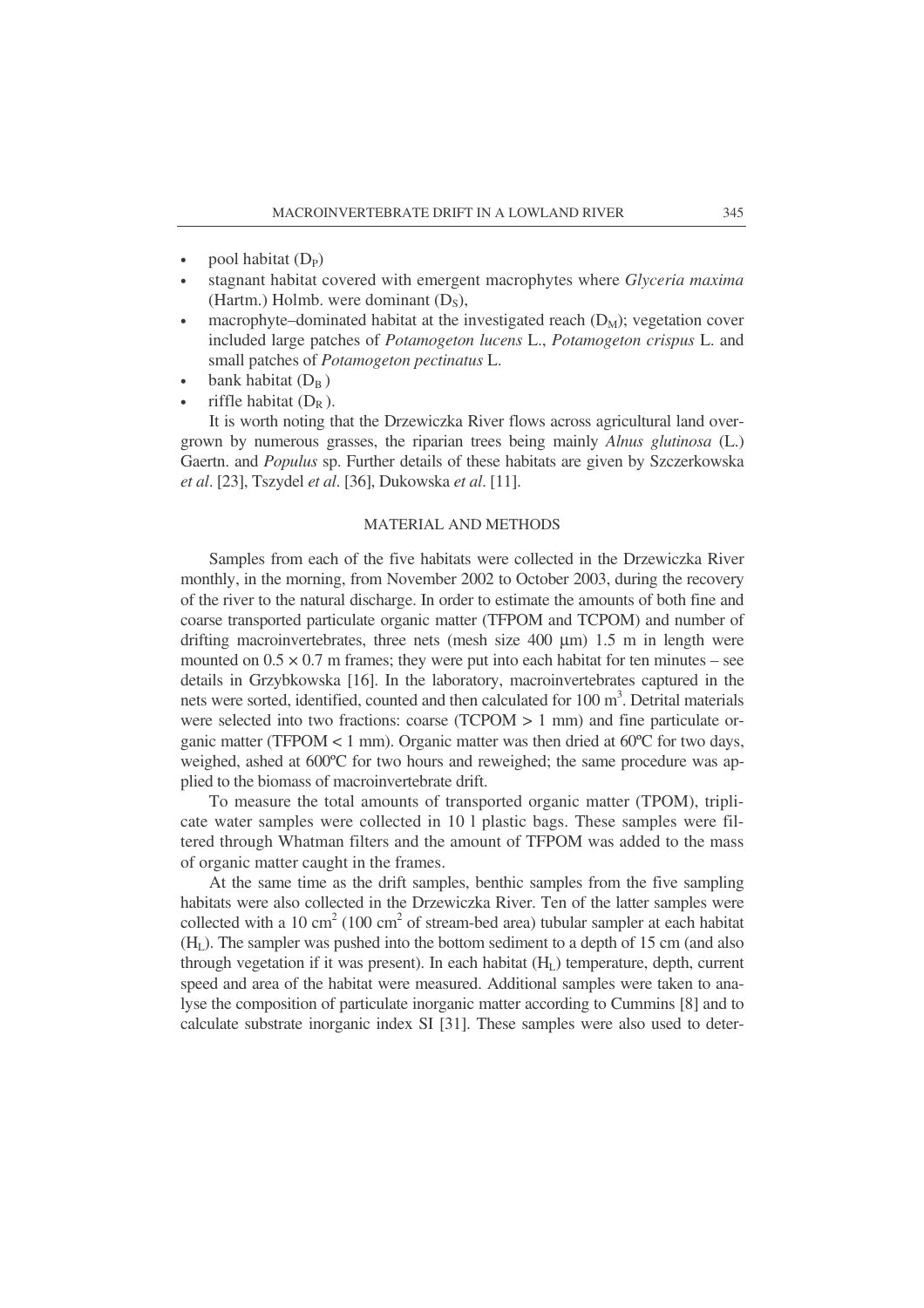mine the organic matter content in the bottom sediment [30]. Benthic organic matter was analysed as transported POM.

Benthic samples of 50 cm<sup>2</sup> each were also taken at each habitat in order to estimate chlorophyll *a* concentration [15].

Data were log transformed  $(x + 1)$ , when necessary, to satisfy the requirement of normality and homogeneity of variance. Analysis of variance (two-way ANOVA) was used to examine spatial and temporal variance of benthic and transported organic matter, inorganic substratum, chlorophyll *a*, hydraulic parameters, as well as the density of drifting macroinvertebrates. Pearson correlation coefficients were calculated to examine relationships between the biomass of particular invertebrate groups and given biotic and abiotic parameters. The canonical correlation was used to examine the relationship between the biomass of all macrobenthic groups and all environmental variables.

All statistical analyses were carried out using CCS Statistica (StatSoft, 2000).

### RESULTS

#### **Riverine variables**

Characteristics of the investigated habitats in the Drzewiczka River are shown in Table 1.

Statistical differences between particular habitats of the Drzewiczka River were recorded for current velocity, substrate inorganic index (SI) and benthic POM (Tab. 1, Fig. 1). A final detailed examination showed that the final effect was caused by the differences between  $H<sub>S</sub>$  and the other habitats (ANOVA, post-hoc Tukey test P < 0.0001), and between H<sub>R</sub> and H<sub>M</sub> (P < 0.006) and H<sub>B</sub> (P < 0.014).



**Fig. 1.** Discharge of the Drzewiczka River over the investigated cycle

Inorganic substrate composition (expressed as SI, Tab. 1) varied significantly between habitats; differences between  $H<sub>P</sub>$  and  $H<sub>M</sub>$  (ANOVA, post-hoc Tukey test  $P < 0.005$ ) and between H<sub>S</sub> and H<sub>B</sub> (P < 0.05) and H<sub>R</sub> (P < 0.0008) and between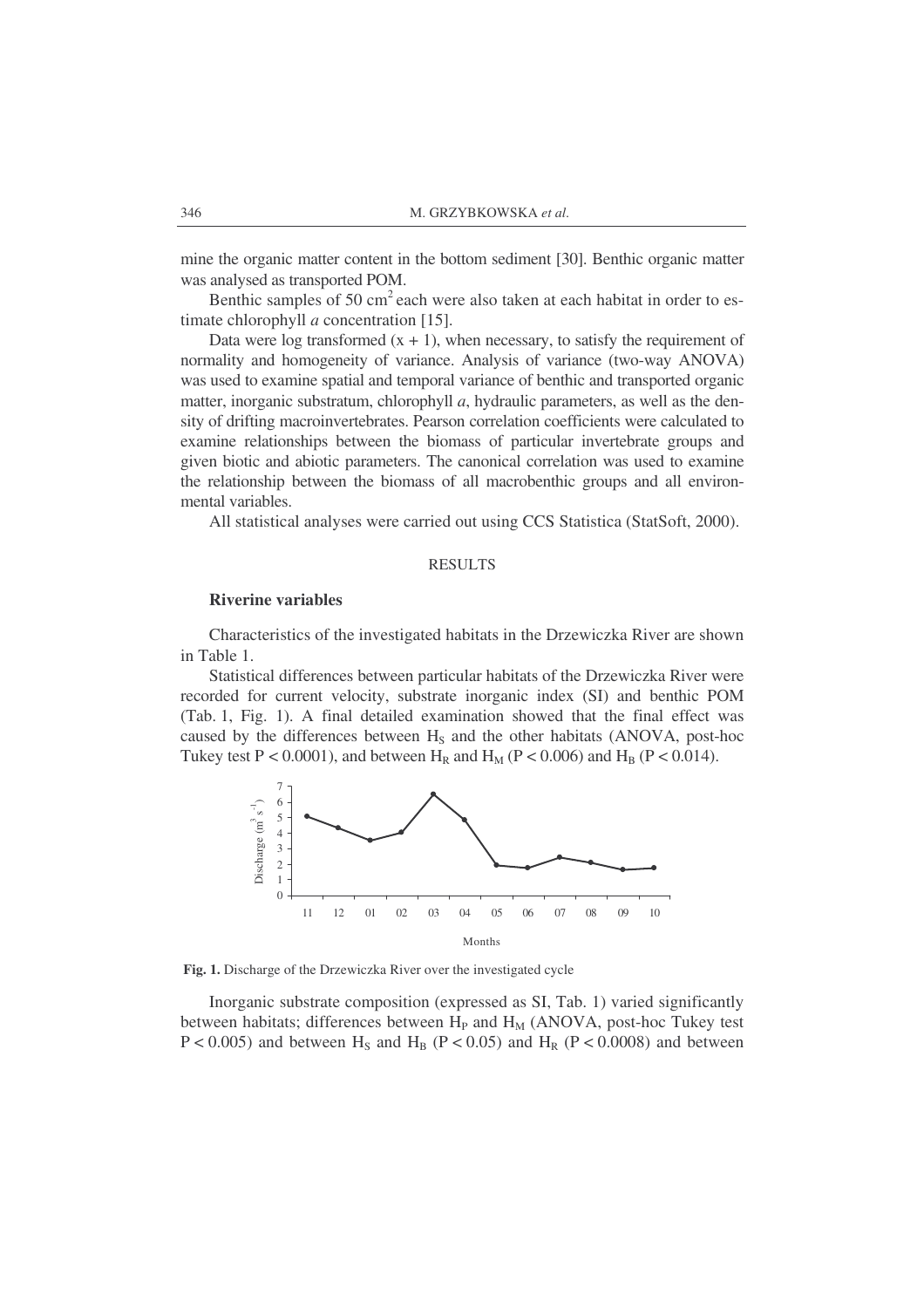$H_M$  and  $H_B$  (P < 0.0007) and  $H_R$  (P < 0.0001) were responsible for this. Over the annual cycle SI gradually decreased thanks to deposition of sand; as it was proved by our later investigations this phenomenon occurred all the time so SI in the spring of 2005 reached respectively 3.2 at  $H<sub>P</sub>$ , 0.4 at  $H<sub>S</sub>$ , 0.8 at  $H<sub>M</sub>$ , 3.8 at  $H<sub>B</sub>$ , and 7.2 at  $H_R$ , respectively (materials in prep.)

**Table 1.** Mean values  $(\bar{x})$  and ranges  $(R)$  of selected characteristics of the investigated habitats  $(H_l)$  of the Drzewiczka River

| Habitats $(H_L)$<br>Variables |                                                          | $H_{P}$               | $H_S$                 | $H_M$                 | $H_B$                 | $H_R$                 |
|-------------------------------|----------------------------------------------------------|-----------------------|-----------------------|-----------------------|-----------------------|-----------------------|
| Depth<br>(m)                  | $\overline{\phantom{0}}$<br>$\mathbf{x}$<br>$\mathbb{R}$ | 0.42<br>$0.32 - 0.54$ | 0.40<br>$0.27 - 0.55$ | 0.46<br>$0.30 - 0.68$ | 0.36<br>$0.25 - 0.55$ | 0.44<br>$0.33 - 0.67$ |
| Current velocity              | $\frac{1}{x}$                                            | 0.52                  | 0.02                  | 0.35                  | 0.37                  | 0.57                  |
| $(m s^{-1})$                  | $\mathbb{R}$                                             | $0.22 - 0.87$         | $0.00 - 0.10$         | $0.16 - 0.61$         | $0.30 - 0.74$         | $0.35 - 0.86$         |
| <b>SI</b>                     | $\mathbf x$                                              | 8.0                   | 4.3                   | 2.4                   | 8.7                   | 12.4                  |
| (mm)                          | $\mathbb{R}$                                             | $0.3 - 15.7$          | $0.3 - 10.4$          | $0.6 - 4.5$           | $2.6 - 16.9$          | $8.7 - 15.6$          |
| Oxygen                        | $\mathbf{x}$                                             | 2.03                  | 1.94                  | 2.08                  | 1.97                  | 2.22                  |
| $(mg l^{-1})$                 | R                                                        | $0.78 - 2.69$         | $0.67 - 2.65$         | 1.14-2.67             | $0.49 - 2.65$         | 1.01-3.33             |
| Chlorophyll a                 | $\frac{1}{x}$                                            | 177.7                 | 332.8                 | 150.0                 | 137.8                 | 261.7                 |
| $(mg \, m^{-2})$              | $\mathsf{R}$                                             | 15.4-725.7            | 37.0-927.2            | 35.0-322.7            | 12.3-278.5            | 59.0-1364.1           |
| <b>BFPOM</b>                  | $\mathbf{x}$                                             | 4047                  | 11932                 | 3186                  | 3943                  | 2829                  |
| $(g m^{-2})$                  | R                                                        | 1892-7091             | 6989-19515            | 1340-7294             | 1597-10114            | 1402-4409             |
| <b>BCPOM</b>                  | $\mathbf{x}$                                             | 1064                  | 1701                  | 1433                  | 423                   | 211                   |
| $(g m^{-2})$                  | $\mathsf{R}$                                             | 186-2324              | 898-2836              | 315-1709              | 129-1283              | 71-462                |
| <b>TFPOM</b>                  | $\mathbf{x}$                                             | 11.23                 | 27.15                 | 12.94                 | 12.65                 | 16.95                 |
| $(g m^{-3})$                  | $\mathbb{R}$                                             | 2.02-25.35            | 5.06-154.76           | 4.74-28.85            | 1.83-21.10            | 2.94-54.81            |
| <b>TCPOM</b>                  | $\mathbf{x}$                                             | 0.325                 | 0.166                 | 0.354                 | 0.353                 | 0.118                 |
| $(g m^{-3})$                  | R                                                        | 0.013-1.937           | $0.0005 - 0.488$      | 0.006-0.828           | $0.012 - 1.567$       | 0.209-0.769           |

Two benthic particulate organic matter (BPOM) fractions: coarse (BCPOM) and fine (BFPOM), and two transported particulate organic matter fractions (TPOM): coarse (TCPOM) and fine (TFPOM) are presented; SI – granularity of inorganic substrate index, chlorophyll *a* – concentration in periphyton.

Benthic POM (BPOM) was dominated by BFPOM; the highest values of this fraction were recorded at the stagnant habitat. Thus, the obtained ANOVA result is assumed to be the effect of the differences between H<sub>S</sub> and the other habitats. The lowest amounts of benthic coarse POM were recorded at the bank and riffle habitats, while the statistically highest at the other habitats. The fine particulate organic matter dominated among the transported organic matter (Fig. 2), reaching the highest values at  $H_s$ .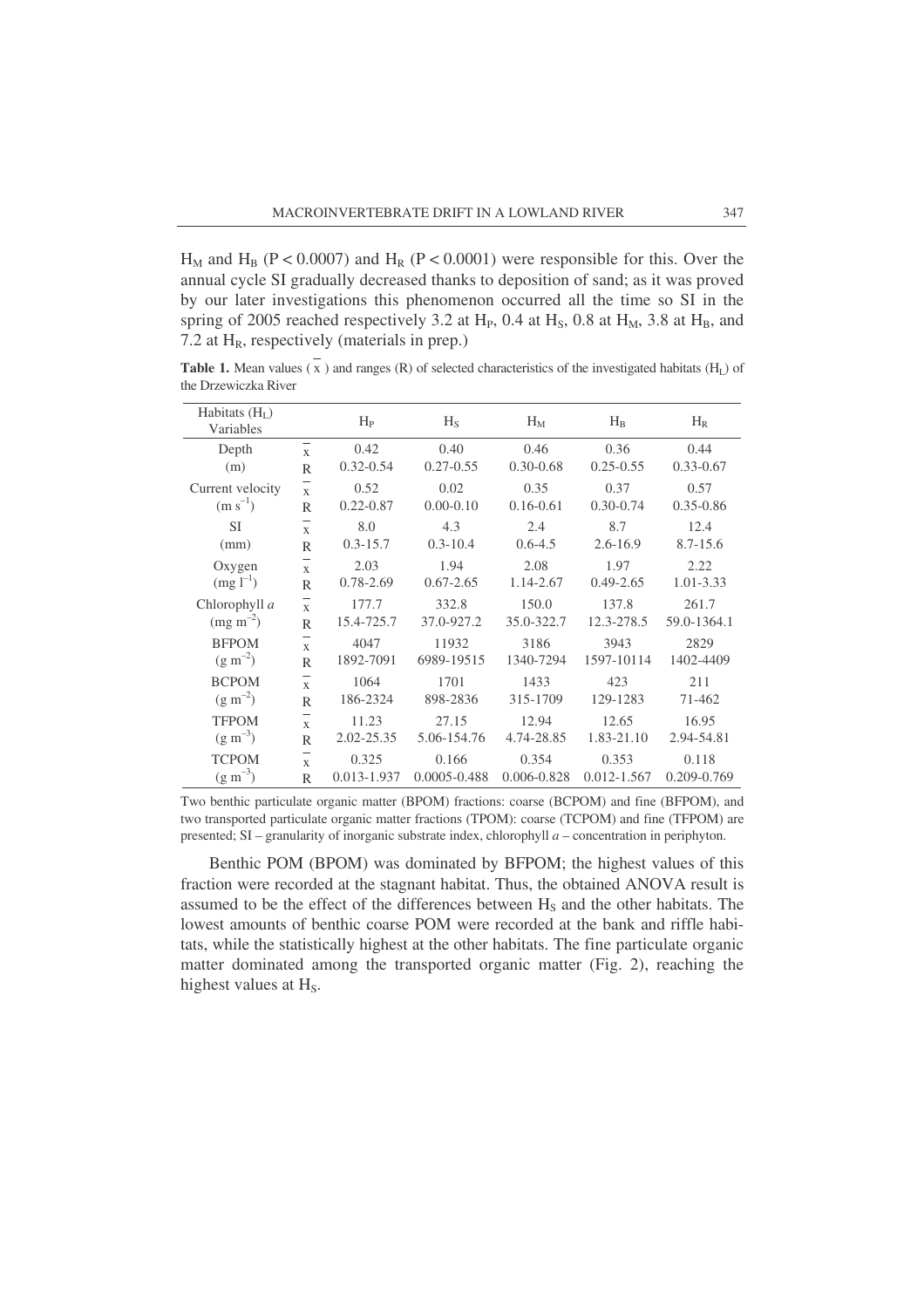

Fig. 2. Percentages of the main transported organic matter fractions at given habitats (H<sub>L</sub>) of the Drzewiczka River

Table 2. Pearson "r" correlation coefficients between riverine parameters and drift of macroinvertebrate biomass in the investigated habitats; explanations as in Table 1

| <b>TAXA</b>              |                                |  |  |
|--------------------------|--------------------------------|--|--|
| Oligochaeta              | depth**                        |  |  |
| Ephemeroptera            | TCPOM*                         |  |  |
| Heteroptera              |                                |  |  |
| Hydropsyche pellucidula  | TCPOM <sup>*</sup>             |  |  |
| Halesus radiatus         | TCPOM***                       |  |  |
| Psychomyia pusilla       | $-SI^*$ , BCPOM $^*$           |  |  |
| Cheumatopsyche lepida    | TCPOM**, - BFPOM*              |  |  |
| Brachycentrus subnubilus |                                |  |  |
| Hydropsyhe contubernalis | TCPOM***                       |  |  |
| Simuliidae               | $-\text{depth}^*$              |  |  |
| Tanypodinae              | - cur. vel.*, BFPOM*, TFPOM*   |  |  |
| Prodiamesinae            |                                |  |  |
| Diamesinae               |                                |  |  |
| Orthocladiinae           | TCPOM***                       |  |  |
| Chironomini              | - cur. vel.*, BFPOM**, TFPOM** |  |  |
| Tanytarsini              | - cur. vel.*, BFPOM*, TCPOM*   |  |  |
| Total                    | TCPOM***                       |  |  |

Significance level of correlation coefficient: \* P < 0.05, \*\*P < 0.01, \*\*\*P < 0.001

# **Fauna in transported organic matter**

Animals constituted only a small part of transported organic matter (Fig. 2). Over the annual cycle the highest percentages of drifting individuals, including both water and terrestrial fractions, in the total TPOM were determined at H<sub>R</sub> (over 2.3%), while the lowest one at  $H<sub>S</sub>$  (0.5%); at the other habitats this proportion was: 1.3% at  $H_M$  and  $H_B$  and 1.6% at  $H_P$ .

Among terrestrial individuals winged insects, such as Diptera (numerous chironomids although contributing rather little to the total biomass), Heteroptera, Coleoptera and Hymenoptera dominated, although Araneina and Oligochaeta, rinsed from ecotone zones, were also noted. Over the annual cycle the highest percentages of terrestrial drift were recorded at  $H<sub>P</sub>$ , reaching  $1.1\%$  of the total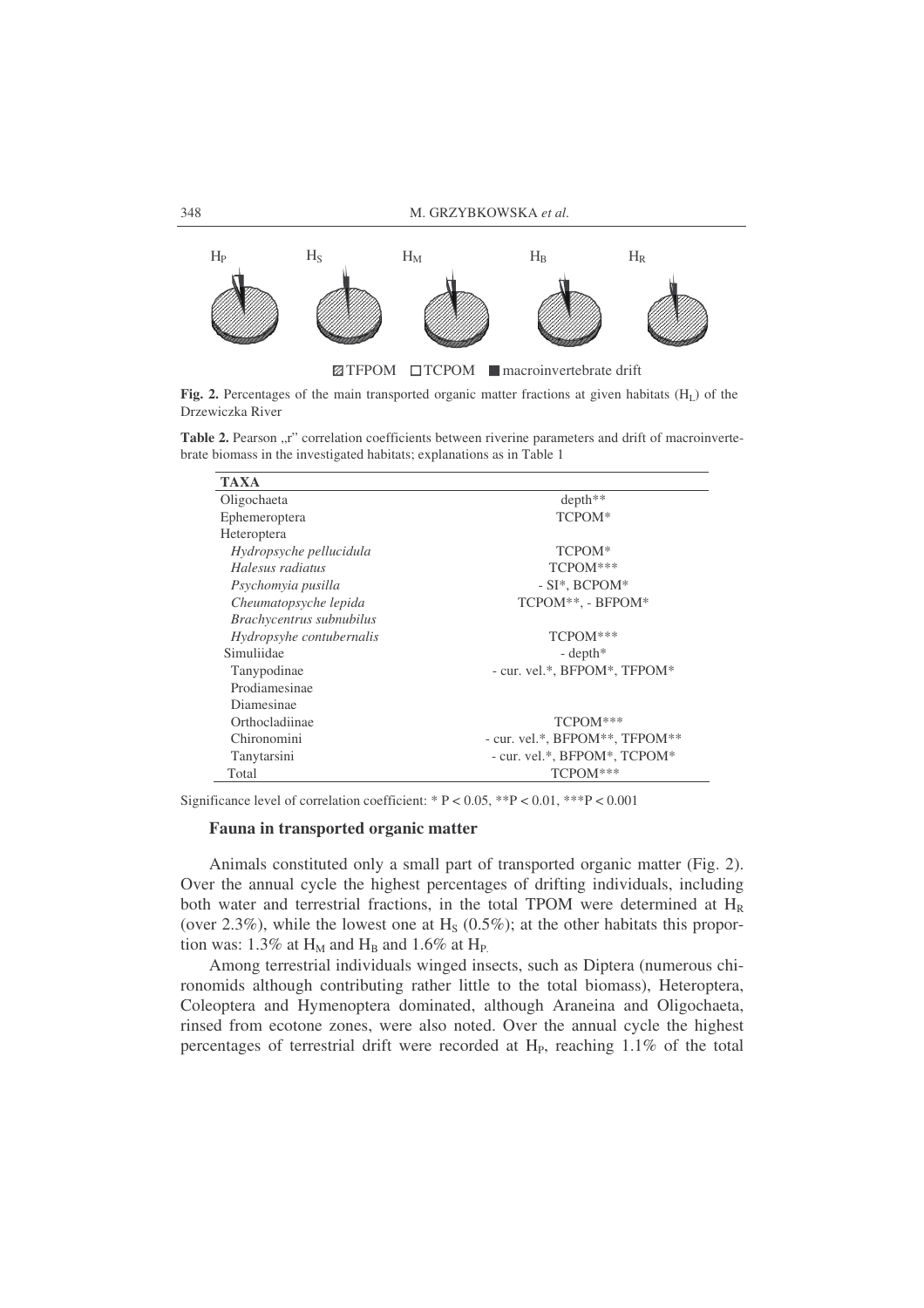biomass of macroinvertebrate drift, while the lowest ones were noted at  $H_B$ , where their contribution to the total biomass was lower than 0.1%; at other habitats these values were about 0.2% at H<sub>M</sub> and H<sub>R</sub>% and 0.1% at H<sub>S</sub>. Seasonal dynamics of terrestrial insect biomass in the drift was also noted; their highest biomass was recorded in spring and autumn.

In summer larvae and young fish (cyprinids) were recorded at habitats  $H_P$ ,  $H_S$ and  $H_B$ . However, those vertebrates were not taken into account in drift analysis.

# **Macroinvertebrate drift**

The distribution of given macroinvertebrate taxa biomass and densities at particulate habitats is shown in Figure. 3. Besides Orthocladiinae (Chironomidae), Ephemeroptera (mainly *Baetis*) frequently migrated, especially from May to July at the stagnant habitat, as did Simuliidae. These dipterans were found at every habitat but they reached the highest density at the bank habitat with the peak number in May-June. Other numerous taxa in the drift were Trichoptera; caddies flies were mainly *represented* by *Hydropsyche pellucidula* (Curtis) and *Psychomyia pussilla* (Fabricius). These two species were recorded mainly at  $H<sub>S</sub>$  in summer. The other trichopteran species, such as *Cheumatopsyche lepida* (Pictet)*, Brachycentrus subnubilus* Curtis and *Hydropsyhe contubernalis* McLachlan*,* were less conspicuous in the drift. Trichopteran contribution to total macroinvertebrate biomass was higher than to the total density because of its large size. An extraordinarily high biomass of drifting macroinvertebrates was recorded at H<sub>M</sub> in March, when *Halesus radiatus* (Curtis) was found in the drift sampling net. Heteroptera were only numerous at the stagnant habitats; their peak abundance was recorded in July. Small individuals of Oligochaeta were rarely recorded in the drift.

At each habitat of the Drzewiczka River chironomid biomass reached a high percentage of the total macroinvertebrate density, but not of biomass (Fig. 3). Among them, orthoclad midges dominated in terms of biomass, in spite of the rather small-sized individuals constituting this subfamily. At each habitat a maximum of abundance was observed in March and May, with the highest peak at  $H_M$ (over 4000 inds.  $100 \text{ m}^{-3}$ ).

Rather small individuals constitute Tanytarsini; these chironomids reached their highest density at two habitats,  $H_S$  and  $H_M$ , while the lowest one at  $H_R$  (Fig. 3).

Chironomini, typical sediment-dwelling organisms, were less numerous in drift than the mentioned above chironomid taxa (Fig. 3); the highest density of Chironomini larvae was recorded at  $H<sub>S</sub>$  in June (over 25% of the total migrating fauna). At other habitats the larvae of this taxon also migrated mainly in June, while the peaks of pupal exuvia at each habitat were recorded in May; these data testify to the completion of the life cycle of the winter generation.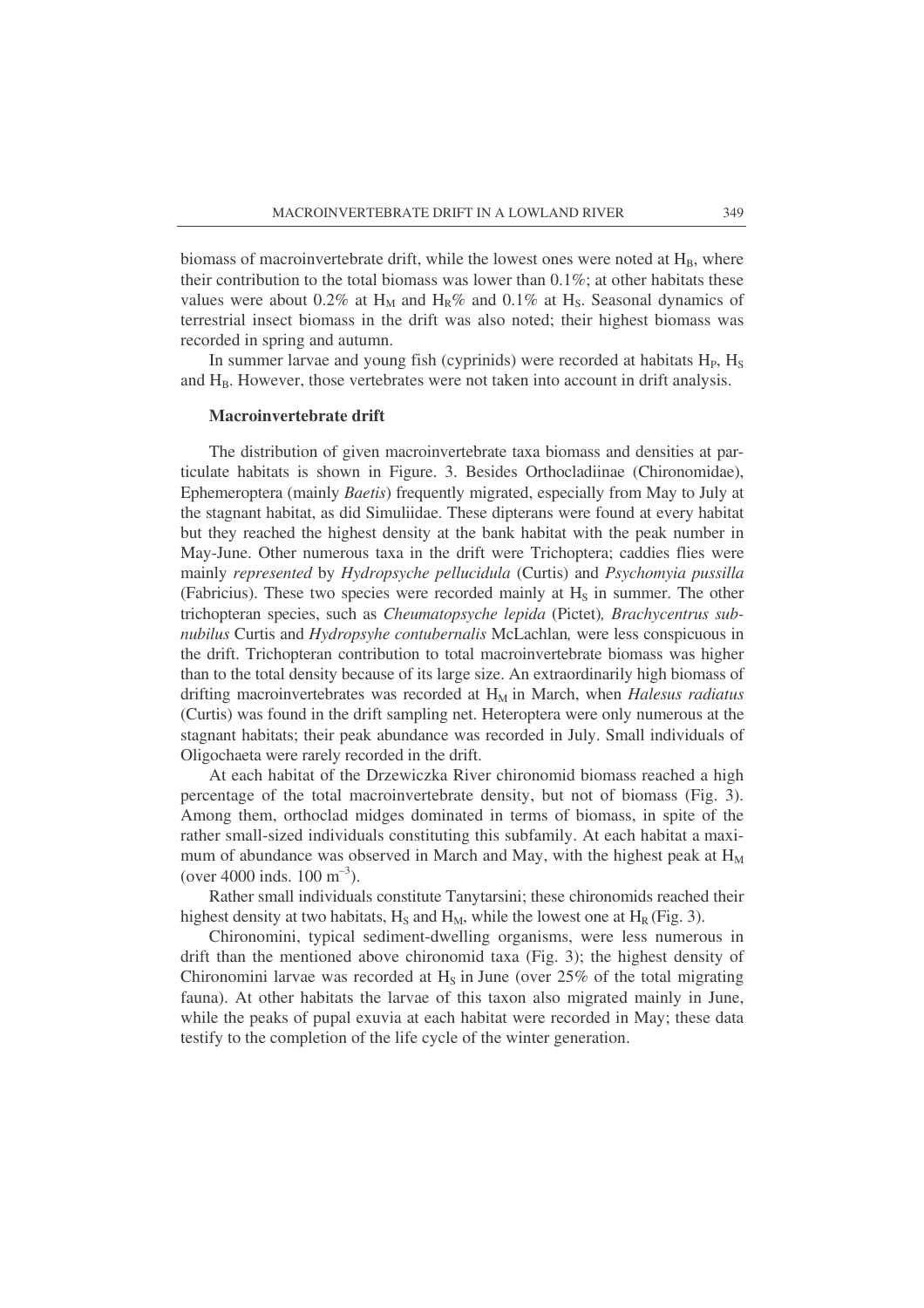

**Fig. 3.** Mean annual density and biomass of the main macroinvertebrate taxa in the drift at the investigated habitats (HL) of the Drzewiczka River

Over the investigated cycle the highest frequency of occurrence of tanypod predators were recorded at the macrophyte habitat, but its highest average density and biomass were noted at the stagnant habitat (about 5% of total chironomid density and biomass). The maximum of tanypod abundance was noted at  $H<sub>S</sub>$  in May (over 200 inds.  $100 \text{ m}^{-3}$ ).

Larvae of Diamesinae and Prodiamesinae were sporadically observed; individuals of the former subfamily mainly at  $H_R$  and  $H_B$ , while of the latter one at  $H_M$  and  $H_B$ .

The Pearson "r" correlation was used to examine the relationship between abiotic parameters and the biomass of given macroinvertebrate taxa (Tab. 2). Chironomini, Tanytarsini and predatory Tanypodinae were correlated with the highest number of riverine parameters. Among environmental variables current velocity, depth and amount of benthic and transported organic matter were those that mostly determined the abundance of the dominant macroinvertebrate taxa.

A statistically significant correlation was recorded between all investigated environmental variables and total macrobenthic biomass (canonical  $R=0.814$ , test  $Chi<sup>2</sup> (128) = 161.54$ , P<0.024). TCPOM among riverine variables and Tanytarsini among animal variables showed the highest positive relationship with factor 1.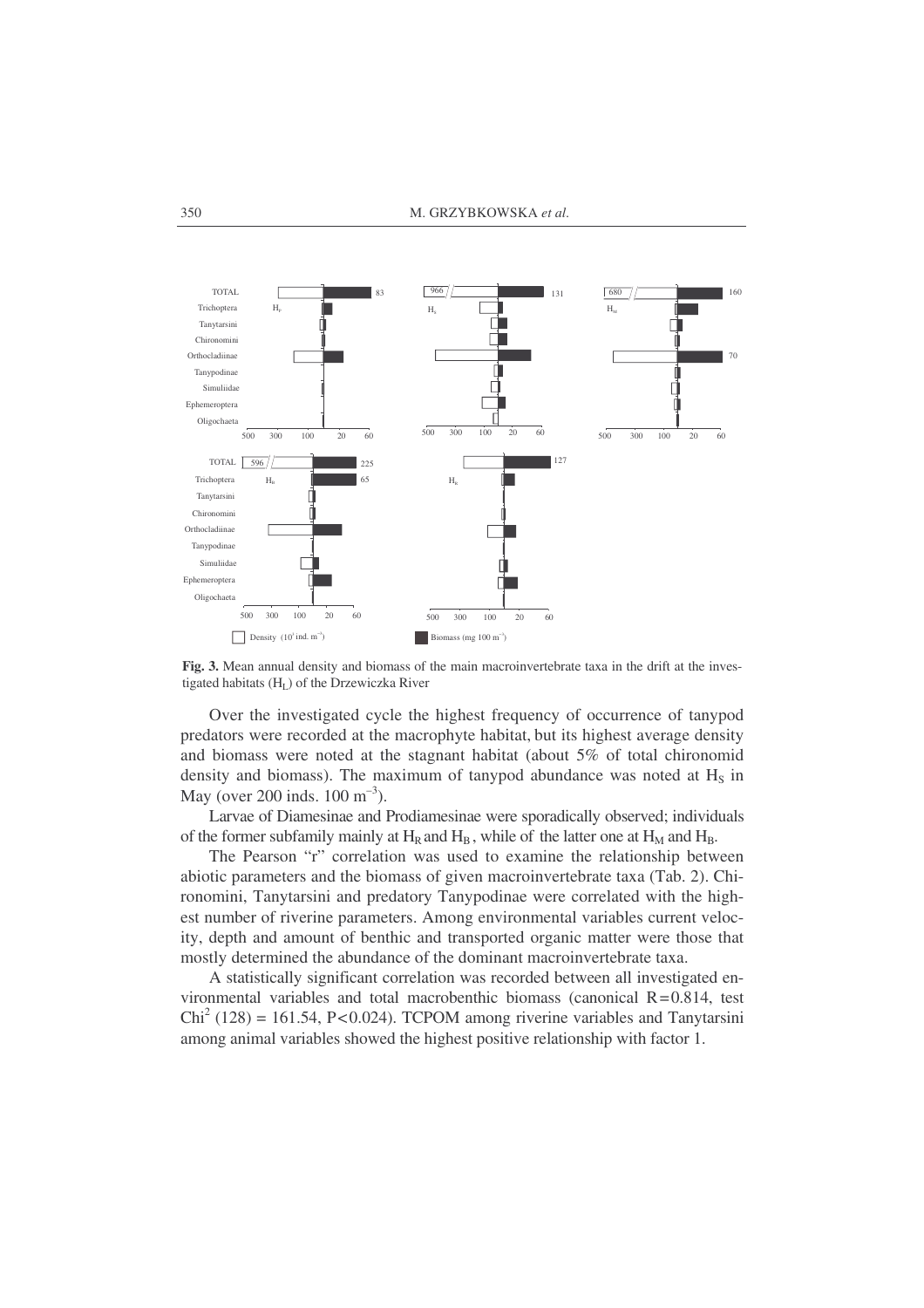#### **DISCUSSION**

Macroinvertebrate drift, also called water-borne transport, is a very important mechanism in colonisation and dispersion of aquatic individuals in lotic ecosystems, thus in maintenance of lotic community structure [24]. Downstream transport of aquatic invertebrates by the current also plays a key role in energy transformation and elements cycling in the functioning of the river [2,21]. However, macroinvertebrate drift contributes little to the total mass of transported organic matter. Data from the fourth section of the Drzewiczka River are congruent with statements concerning other streams [3,20,28,37]. Nevertheless, sometimes in rivers the percentage of drift in TPOM is higher, reaching up to 6% (low order stream section in Canada [9]).

Some aquatic invertebrates are more common in the drift because of their exceptional drift abilities; they can easily enter and leave the water column [agile swimmers, 2,4,13,20,27,32]. Among insects there are Ephemeroptera, some Plecoptera and Trichoptera, and among Crustacea-Isopoda and Amphipoda. Their movement may be also interpreted in a behavioural context based upon foraging opportunities and predator avoidance. Invertebrate predators are very important in determining drift density, while fishes in determining the timing of drift [22]. In the Drzewiczka River *Baetis* and trichopterans belonged to such drift-prone macroinvertebrates. On the other hand, in the water column there were numerous invertebrates without legs, such as dipterans larvae, mainly Simuliidae and some taxa of Chironomidae. Among this last taxon Orthocladiinae constituted a significant percentage of the drift in the Drzewiczka River; mobile larvae of this subfamily were very numerous, especially in May, including both early instars (distributional drift) and old larvae, before pupation (life cycle stage). Orthoclads are known to develop behavioural drift (foraging behavioural) throughout their whole larval life [14,18,23,34,41]. In turn a low abundance of Chironomini in the drift, despite a high one in the benthos in the Drzewiczka River, may be explained by their mode of life; only small size individuals migrate to seek and colonize suitable stream bed (distributional drift), while older larvae of this taxon are already typical sediment-dwelling organisms.

The drift abundance of the Drzewiczka River occurred within the range determined in other north temperate streams [1,7]. However, the number of organisms in the water column in the Drzewiczka River during its renaturisation was higher than in the previous period of high flow fluctuations [Grzybkowska, material in prep.] and in this river of the same order but in the reach downstream where discharge was close to the natural level [17]. This phenomenon may be explained by a permanent process during the renaturisation which had a great impact on the river biota – a stepwise increase in sediment load to downstream reaches. These changes were confirmed by the values of the inorganic substrate index; as the final effect (three years after renaturisation had begun) strong decreases in SI were noted at each habi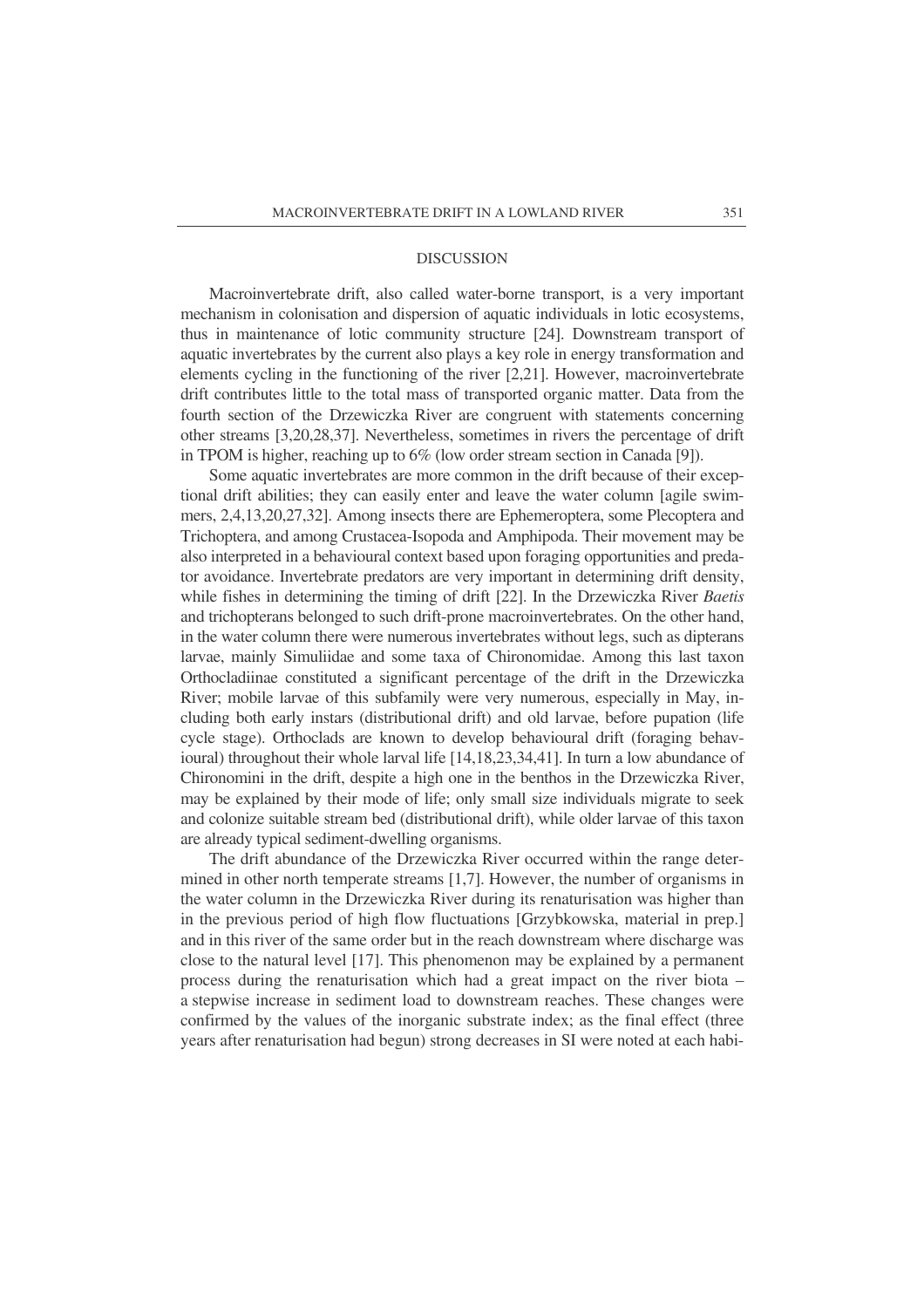tat [Szczerkowska, Tszydel, materials in prep.]. The deposition of fine sand downstream, as well as of particulate organic matter [colmatation, 10, 6], led to changes of the quality and quantity of submerged macrophytes in the Drzewiczka River [Kucharski, material in prep.], as well as to redistribution of sediment-dwelling fauna [36]. The stepwise decrease of typical riffle zoobenthos abundance concerned mainly caddies flies: both scrapers, (*Psychomyia pusilla*)*,* and filtering collectors (Hydropsychidae) and chironomid scrapers (Orthocladiinae), while the tanypod (Chironomidae) predators sharply increased. Such an extraordinary presence of predators may testify to the macroinvertebrate assemblage in the river being in a permanent state of non-equilibrium [12].

### **CONCLUSION**

Among the biotic factors, zoobenthos density and composition are known to influence drift rate and composition, while among environmental variables primarily sediment transport with the current velocity and channel stability were indicated by limnologists as main abiotic factors affecting the drift activity of macroinvertebrates [23]. Thus, in the Drzewiczka River permanent transport of sediment was one of the main causes of high mobility of macroinvertebrates.

Acknowledgements. We are obliged to students M. Kawczyńska and M. Krążyńska for help in collecting the material.

#### **REFERENCES**

- 1. **Anderwald P. H., Konar M., Humpesch U. H.:** Continuous drift samples of macroinvertebrates in a large river, the Danube in Austria. Freshwat. Biol., 25, 461-476, 1991.
- 2. **Benke A.C., Hunter R.J., Parrish F.K.:** Invertebrate drifts dynamics in a subtropical blackwater river. J. N. Am. Benthol. Soc., 5, 173-190, 1986.
- 3. **Benke A.C., Pearson K.A., Dhar M.S.:** Population and community patterns of invertebrate drift in an unregulated Coastal Plain river. Can. J. Fish. Aquat. Sci., 48, 811-823, 1991.
- 4. **Bishop J.E., Hynes H.B.N.:** Downstream drift of the invertebrate fauna in a stream ecosystem. Arch. Hydrobiol., 66, 56-90, 1969.
- 5. **Brittain J.E., Eikeland T.J.:** Invertebrate drift review. Hydrobiologia, 166, 77-93, 1988.
- 6. **Brunke M.:** Colmation and depth filtration within streambeds: retention of particles in hyporheic interstices. Internat. Rev. Hydrobiol., 84, 99-117, 1999.
- 7. **Cellot B.:** Macroinvertebrate movements in a large European river. Freshwat. Biol., 22, 45- 55, 1989.
- 8. **Cummins K.W.:** An evaluation of some techniques for the collection and analysis of benthic samples with special emphasis on lotic waters. Am. Mid. Nat., 67, 477-504, 1962.
- 9. **Dance K.W., Hynes H.B.N.:** A continuous study of the drift in adjacent intermittent and permanent streams. Arch. Hydrobiol., 87, 253-261, 1979.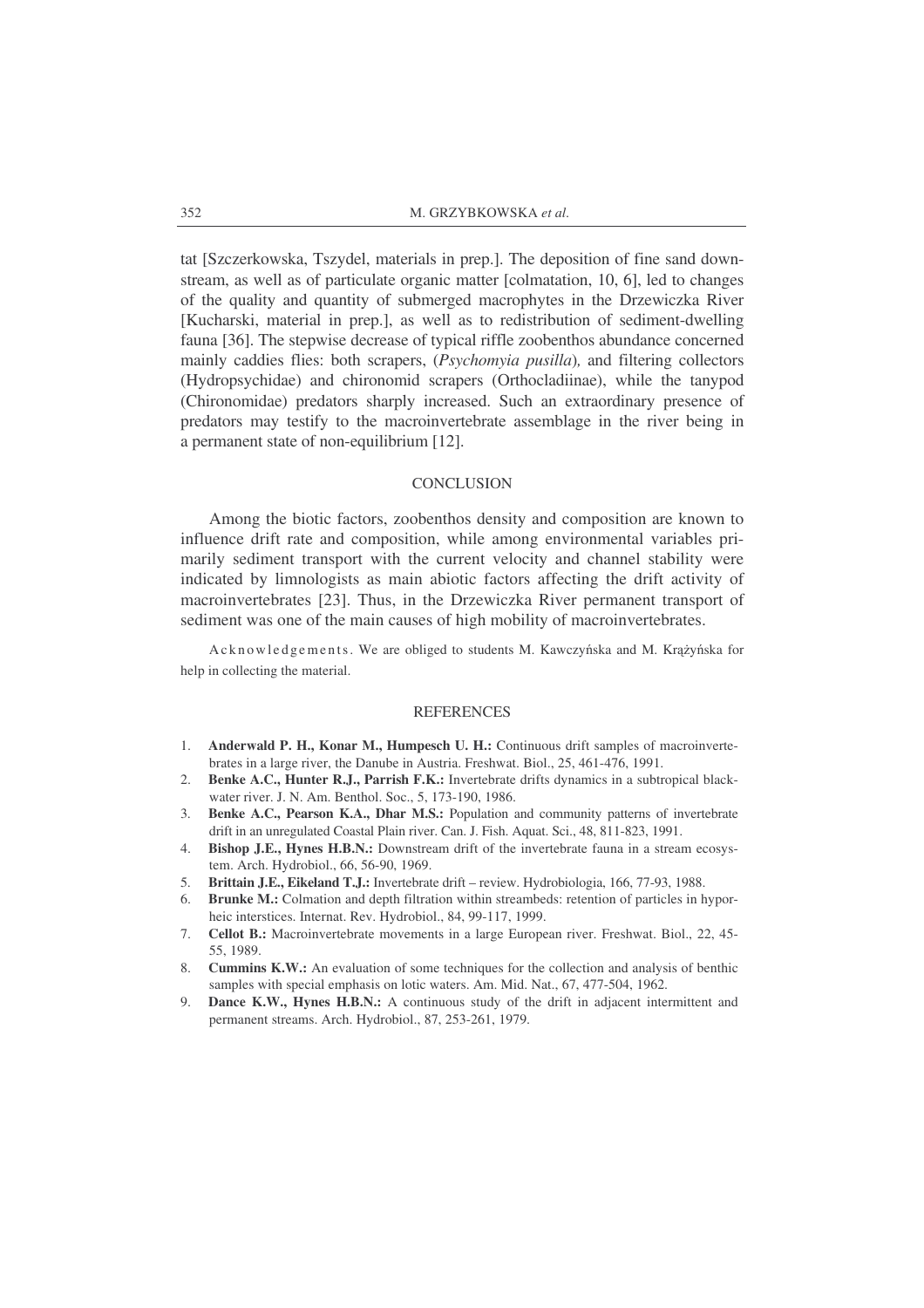- 10. **Doyle M.W., Stanley E.H., Harbor J.M.:** Channel adjustments following two dam removal in Wisconsin. Water Resour. Res., 39, 1-15, 2003.
- 11. **Dukowska M., Szczerkowska E., Grzybkowska M., Tszydel M., Penczak T.:** Effects of discharge changes caused by dam and sport canoeing track on a macrobenthic community in a lowland river (mscr.).
- 12. **Dusoge K., Winiewski R.J.:** Effect of heated waters on biocenosis of the moderately polluted Narew River. Macrobenthos. Pol. Arch. Hydrobiol., 23, 539-554, 1976.
- 13. **Elliott J. M.:** Invertebrate drift in a Dartmoor stream. Arch. Hydrobiol., 63, 202-237, 1967.
- 14. **Ferrington L.C.:** Drift dynamics of Chironomidae larvae. 1. Preliminary results and discussion of importance of mesh size and level of taxonomic identification in resolving Chironomidae diel drift patterns. Hydrobiologia, 114, 215-227, 1984.
- 15. **Golterman H.L., Clymo R.S., Ohnstad M.A.M.:** Method for chemical analysis of fresh waters. Blackwell Sci. Publ., 116-121, 1978.
- 16. **Grzybkowska M.:** Diel drift of Chironomidae in a large lowland river (Central Poland). Neth. J. Aquat. Ecol., 26, 355-360, 1992.
- 17. **Grzybkowska M.:** Drift: not only genetic and continental. Kosmos, 49, 113-122, 2000.
- 18. **Grzybkowska M., Dukowska M., Figiel K., Szczerkowska E., Tszydel M.:** Dynamics of macroinvertebrate drift in a lowland river. Zool. Pol., 49, 111-127, 2004.
- 19. **Grzybkowska M., Pakulska D., Jakubowski H.:** Benthos and drift of invertebrates, particularly Chironomidae, in a selected cross-section profile of the Widawka River (Central Poland). Acta Hydrobiol., 29, 89-109, 1987.
- 20. **Grzybkowska M., Pakulska D., Jakubowski H.:** Drift of coarse particulate organic matter in the lower course of two lowland rivers, the Widawka and Grabia, Central Poland. Ekol. Pol., 38, 303-322, 1990.
- 21. **Huhta A., Muotka T., Juntunen A., Yrionen M.:** Behavioural interactions in stream webs: the case of drift-feeding fish, predatory invertebrates and grazing mayflies. J. Anim. Ecol., 68, 917-927, 1999.
- 22. Kołodziejczyk A.: Dryf bezkręgowców a presja drapieżników. Kosmos, 48, 519-526, 1999.
- 23. **Lencioni V., Maiolini B., Zuccati S., Corradini F.:** Zoobenthos drift in two high mountain stream in the de la Mare glacial system (Stelvio National Park, Trentino, Italy). Studi Trentini di Scienze Naturali. Acta Biologica, 78, 49-57, 2002.
- 24. **Mackay, R.J.:** Colonization by lotic macroinvertebrates: a review of processes and patterns. Can. J. Fish. Aquat. Sci., 49, 617-628, 1992.
- 25. **Minshall G.W., Petersen R.C.:** Towards a theory of macroinvertebrate community structure in stream ecosystems. Arch. Hydrobiol., 104, 49-76, 1985.
- 26. **Müller K.:** Investigations on the organic drift in north Swedish streams. Rep. Inst. Freshwat. Res. Drottningholm., 35, 133-148, 1954.
- 27. **Obi A., Conner J.V.:** Spring and summer macroinvertebrate drift in the Lower Mississippi River, Louisiana. Hydrobiologia, 139, 167-175, 1986.
- 28. **O'Hop J., Wallace J.B.:** Invertebrate drift, discharge, and sediment relations in a southern Appalachian headwater stream. Hydrobiologia, 98, 71-84, 1983.
- 29. **Peckarsky B.L., Taylor B.W., McIntosh A.R., McPeek M.A., Lytle D.A.:** Variation in mayfly size at metamorphosis as a developmental response to risk of predation. Ecology, 82, 740-757, 2001.
- 30. **Petersen R.C., Cummins K.W., Ward G.M.:** Microbial and animal processing of detritus in a woodland stream. Ecol. Monogr., 59, 21-39, 1989.